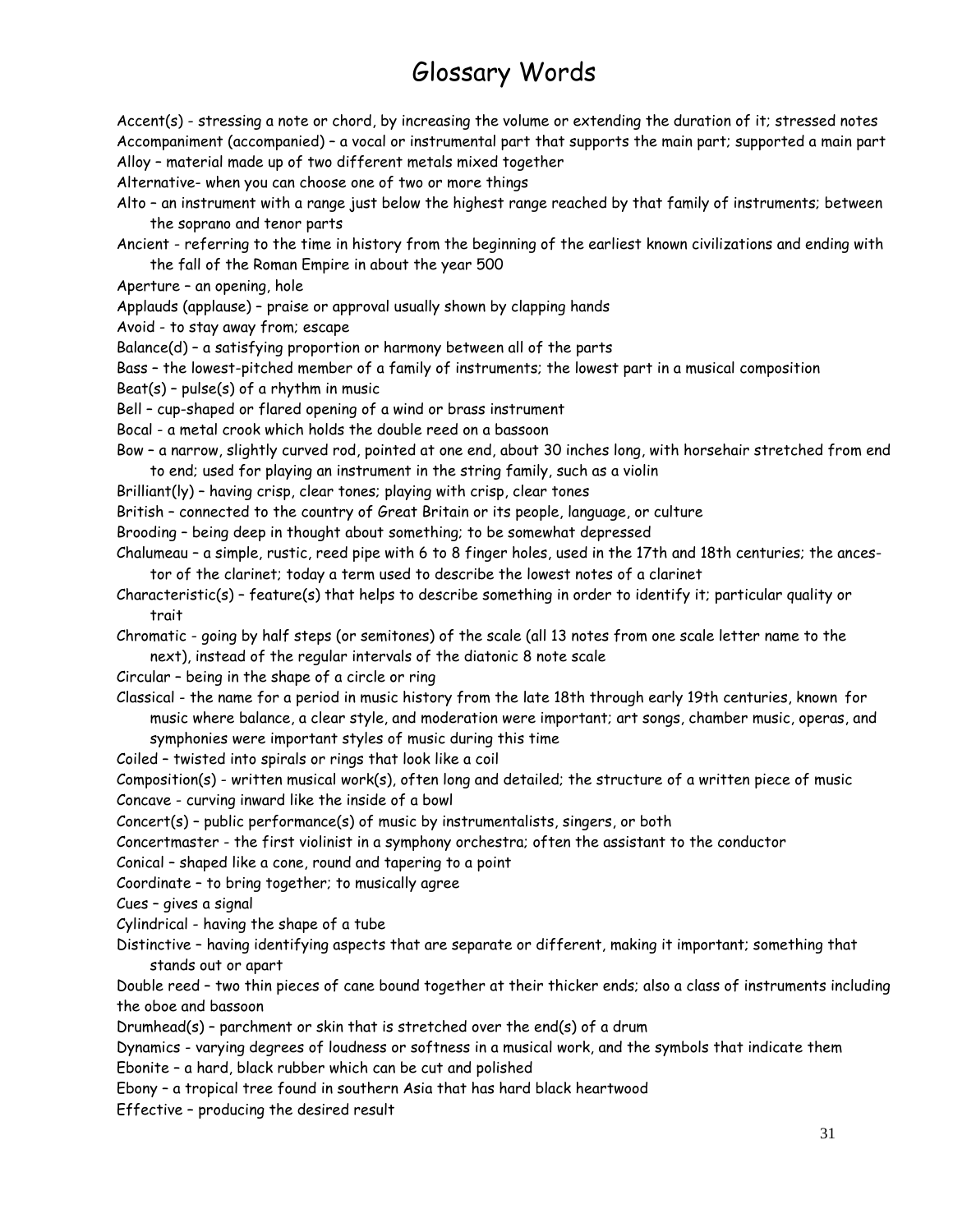Embouchure Hole - the opening in the mouthpiece of a flute or piccolo

Emphasis – stress or forcefulness on a single beat to make it stand out or be important

Enhance(ment) – to improve the value of something; make it more attractive or pleasing

Etiquette – usual rules for acceptable behavior in public

Evaluation – to look at (or listen to) and decide on the value or worth of something

Fanfare – a short, but loud and lively, piece of music played by brass instruments, usually trumpets

- Fingerboard the narrow part of most stringed instruments (such as a violin) where the fingers press the strings to change pitches
- Flexible To be able to bend freely without harm; to be available at many different times

Form - the design or structure of a musical composition

Friction – the rubbing of one thing against another

Fugue - a polyphonic composition in which the theme is repeated in different voices at different times

Fundamental – the necessary part of any system or; the first or lowest note in a series of notes

Glissando - a rapid slide through a series of consecutive tones in a scale-like passage

Grandeur – being magnificent, great, splendid, stately

- Harmony (harmonies) (harmonic) related to the structure, progression, and relationship of chords
- Horsehair hair from the mane or tail of a horse, used in making bows to play stringed instruments
- Improvise(d) (Improvisatory) making up music on the spot without preparing it previously; creating a new variation on a melody

Interpret(ed) (interpretation) – to show the meaning by performing a musical work; to represent the meaning Interrelated - to be connected together

Lacquered – made smooth and shiny with a clear coating; made glossy

Liturgical – having to do with prayer and worship in a public place

- Lute an early stringed instrument with a pear-shaped body, a neck, a bent back, and a fingerboard with frets, that is played by plucking the strings with the right hand
- Lyre(s) stringed instrument(s) in the harp family, used by Greeks in ancient times to accompany a singer or someone reading poetry; stringed instrument(s) having two curved arms connected at the upper end with a crossbar
- Lyrical something that suggests singing with deep emotion
- Major referring to a scale from one key note to the next, consisting of all whole steps, except for half steps between the third and fourth notes and seventh and eighth notes; going from C to C on all white keys of a piano

Mallet(s) – light hammer(s) with rounded head(s) used for playing certain percussion instruments

- Manual a keyboard of an organ, harpsichord, or piano that is played with the hands
- Mechanism the way the parts of something work together to produce the effect wanted; the physical process involved for an action
- Medieval related to the time of the Middle Ages, primarily in Europe between 476 and 1453 A.D.

Melancholy – very serious or thoughtful; showing sadness or gloom; somber

Mellow – soft and rich in quality

Melody - an orderly succession of pitches; tune

- Meter basic grouping of beats and accents within the measure as indicated by the meter signature
- Minor referring to a scale from one key note to the next, consisting of all whole steps, except for half steps between the second and third notes, sometimes between the fifth and sixth notes, and sometimes the seventh and eighth notes depending upon whether it is the natural (going from A to A on all white keys of a piano) or melodic minor scale; the harmonic minor scale has a step and a half between the sixth and seventh notes
- Mode(s) scale pattern(s) consisting of set intervals of whole and half steps; the patterns upon which

medieval music was structured, preceding major and minor scales

Modern - relating to the present time; not in the past

Mute – a device placed in (or on) an instrument to muffle or soften its tone

Nobility – being of high rank or born into a class of privileged people

- Notation a system of written musical notes, rests, and other symbols to indicate pitch, rhythm, and other directions for performers
- Opera(tic) a drama set to music; related to an opera

Opportunity(ies) - the chance to get ahead; a favorable possibility

Origin(ate) (originated) (original) (originally) – first or at first; to start or begin to exist